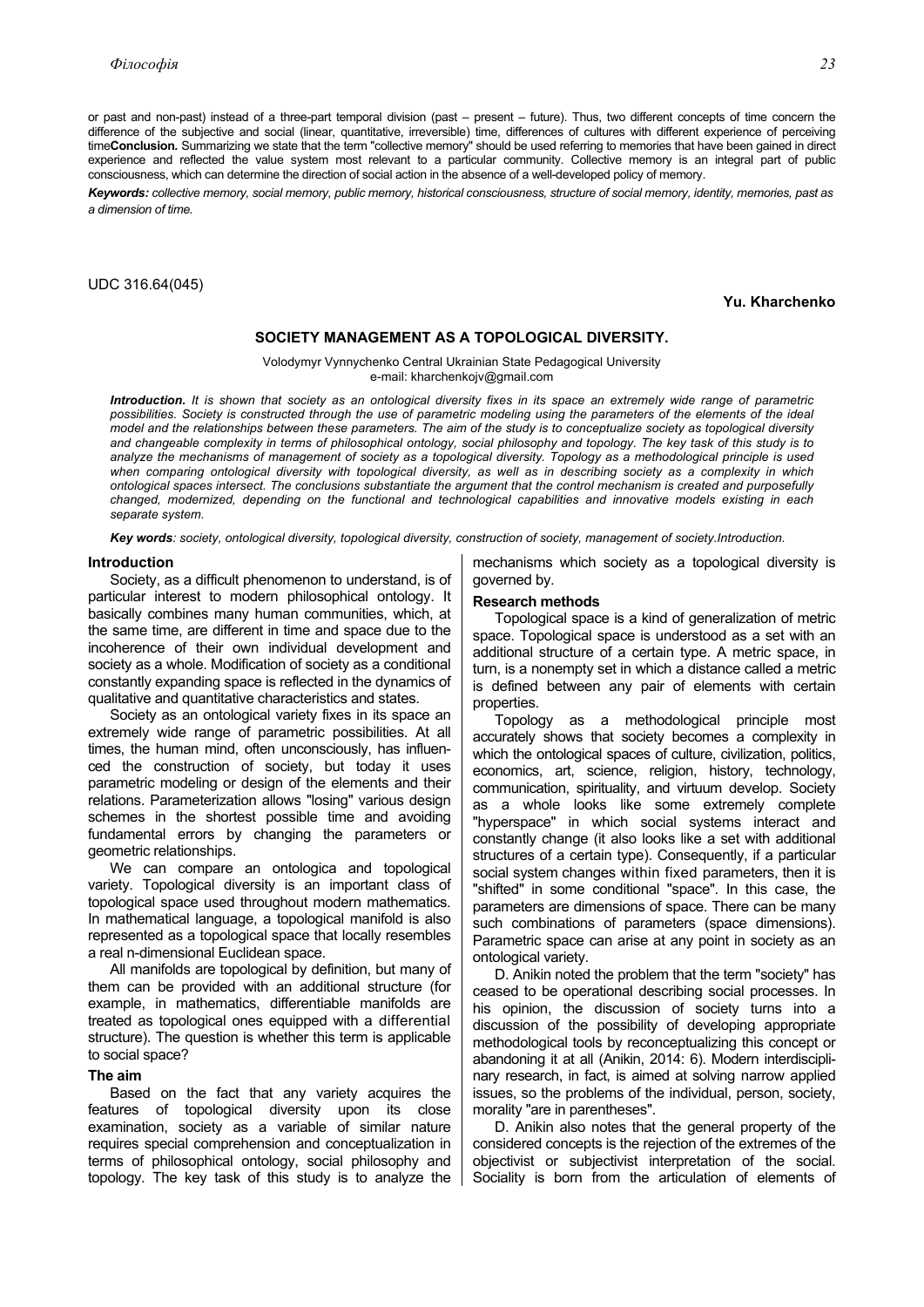psychological reality and objective differences in the position and behavior of social actors and is understood in the form of dialectical pairs (Anikin, 2014: 7). Although an imaginary distance is defined between a pair of "objectivesubjective" possessing the properties of key markers in the whole construction of society, their interaction still gives rise to diversity. In their dialogue, a "new" is created.

D. Anikin argues that the development of constructivist models of social space was an important step towards rethinking the very subject of social science in the context of methodological, technological and communicative transformations that have undergone human social existence in the second half of the twentieth century (Anikin, 2014: 7). However, constructivist models of social space are focused on the decorative-applied construction of the image of society, rather than on the search for its ontological foundations and meanings.

### **Research results**

Society as an ontological space connects various spheres of existence (nature, culture, and spirit) and these connections become more and more complex. Parametric possibilities within each sphere are fundamentally different, fundamentally different laws apply here. Therefore, each sphere can claim the role of a subset in society as an ontological spatial variety.

Society also covers such fundamental spaces as: the biosphere is the totality of all living things on Earth, including the lithosphere, hydrosphere and troposphere; noosphere is the sphere of interaction between society and nature, within which reasonable human activity becomes a determining factor of development, a new, modern, following after biogenesis stage of evolution of the organic world, associated with the emergence of human, industrial human society.

The noosphere includes, anthroposphere, psychosphere, and technosphere; anthroposphere is a part of the environment that is created or modified by man for use in human activities and in the human environment; psychosphere is the inseparable unity of the psyche of all mankind, all mental properties, psycho-physiological processes, inalienable from human components of communication and mentality, mental properties of the energy information environment in their constant interpenetration, interaction and development; info-sphere is the global infrastructure of electronic means of storage, processing and transmission of information together with the software, the organizations and the personnel providing their development and operation; technosphere is part of the biosphere, transformed by technical means for socio-economic purposes; virtuum-sphere is the Internet environment, considered as a separate world, space for communication and other activities; spiritual sphere is the value-normative system of society, which reflects the spiritual and moral level of development of public consciousness, as well as the intellectual and moral potential of society, whose basis is culture, science, religion, morality, ideology, art; the cultural sphere is the sphere of action of culture as such, an oasis of nature in which culture is present, the approach of nature to human, the space of material and spiritual attributes alienated from human and passed from generation to generation as an aesthetic ideal.

This classification is relevant for our study, although the set of these subsets may differ from others by the author.

In the same context, S. Kravchenko defines the modern world as a state of formation of a complex society. Behind this is not only the emergence of new attractive forms of life, but also the emergence of unprecedented vulnerabilities. There are vulnerabilities, which are understood as the growing dysfunctional characteristics of society, manifested in the threat of catastrophes, social fears about the emerging uncertainties. Vulnerabilities to society's self-sufficiency have also emerged (Kravchenko, 2013). That is why the question of the possibility of controlling this complex ontological space is so acute.

Society as a complex, multi-purpose social system requires that the management mechanism ensure a clear interaction of all its subsystems. No less important plane of management is decision-making and statement of constructive tasks. The social system as a holistic education, the main elements of which are people, their connections, interactions and relationships, is a relatively stable structure. Connections, interactions and relationships determine the joint activities of people in specific communities at a specific time to achieve certain goals. Social ties are established objectively. The establishment of these connections is dictated by the social conditions in which individuals live and act. The essence of social ties is manifested in the nature of the actions of the people who make up this social community.

Society, being a human community, the specificity of which is manifested in human relations, connections, relationships, associations, provides for the existence of special management mechanisms. The diversity of human societies is presented as a set of different models of interaction between people, which, in turn, can be radically different in the nature of relations between subjects. Any manifestation of social activity directed at other people generates social action or many positive transformational acts aimed at the topological creation and reconstruction of society as an ontological space.

R. Zayakina, M. Romm emphasize that the use of the term "topology" is justified by the presence of heterogeneous characteristics of the object, referring to conditional multidisciplinarity, and is a kind of way to describe the system (Zayakina, 2017: 165). The authors conclude that systemic and topological languages are as much fundamentally different epistemological lenses as systemic structuring and topological modeling is fundamentally separate, independent methodological tool (Zayakina, 2017: 165).

Researchers believe that the theoretical genesis of social topology is the subject of a separate detailed study. It identifies the most important starting points, analytically identifying two main branches dating back to the mathematical language of set-multiple (general) and algebraic (combinatorial) topologies. The first is based on the idea of Georg Cantor, established as a "set theory". The interest of the second is reduced to the possibility of dividing the spatial complex (one-dimensional and multidimensional formations) into a finite number of simplexes (simple elements) and studying their behavior under the influence of various operations (visual procedures of such mental deformation transformations: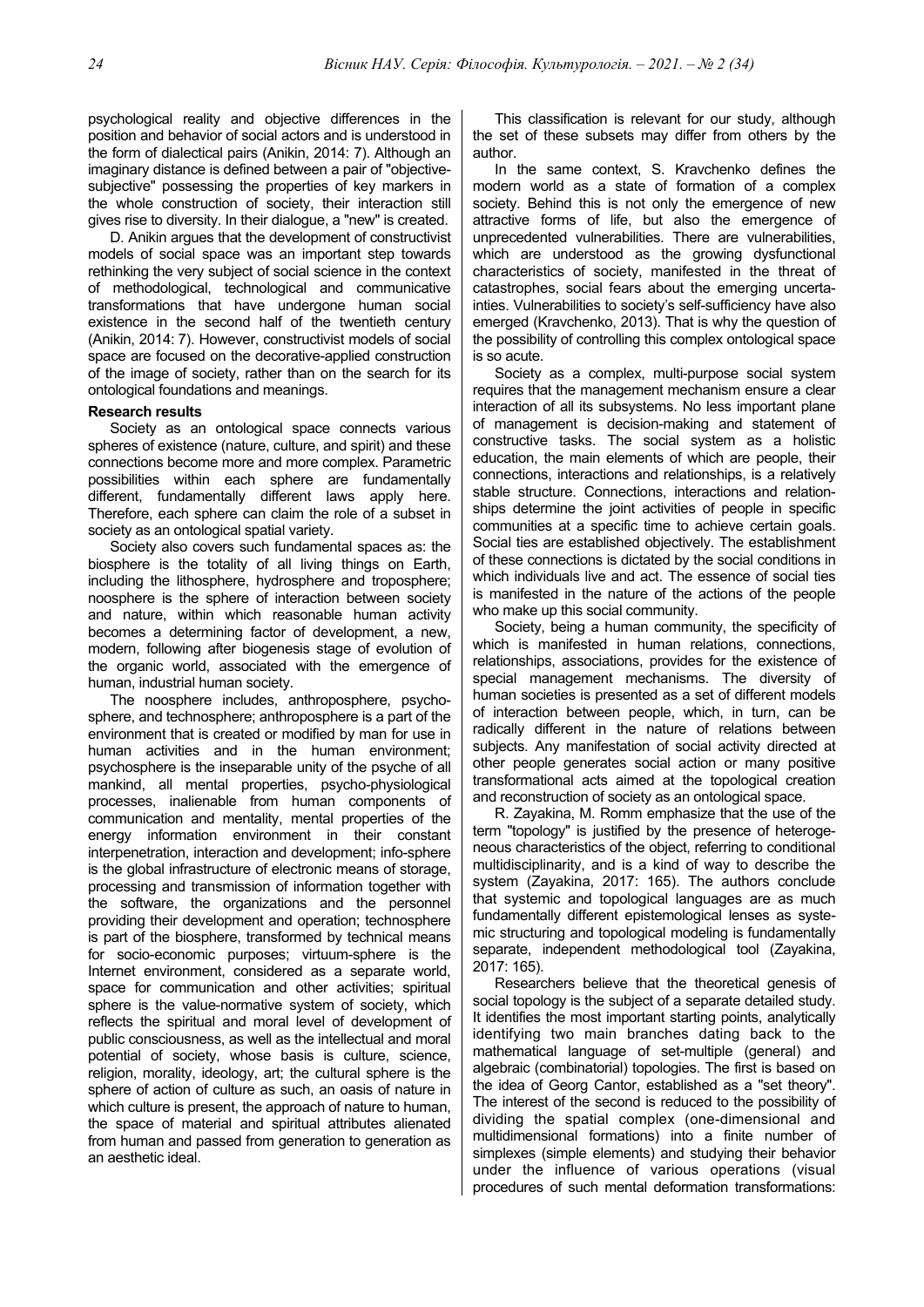stretching and compression of figures). In the sociological refraction, topology is unfolded, on the one hand, as a mechanism structuring social space, on the other hand, as a tool exploring a complex social object lying in the space-time domain in terms of stability / instability of its form (Zayakina, 2017: 167). Management of society as a topological diversity is associated with activities aimed at data collection, as well as the analysis of information about parametric changes in the state of a social object.

Management of society as an ontological diversity involves: construction of an ideal model of the studied social space; comparison of the parameters of the ideal and real models; formation of conclusions and recommendations for the correction of management mechanisms affecting the social space, social object, subjects relations; forecasting functioning of the social space.

#### **Discussion**

At the beginning of the XXI century, the so-called somatic topology, based on the idea of human as moving being, in the physical, mental, informational, social space, was formed. In this context, Zhen Jia argues that the planetary community, entering the stage of formation of an information civilization, has the opportunity to form an attractive image of the ideal of human of the XXI century in the form of Planetary Personality. This image is attractive because, on the one hand, it logically follows from the ideal of human of technogenic civilization, and on the other hand, it logically extends at the stage of intellectual civilization and the Noosphere Personality. At the same time, such an idea clearly fixes the change of the emphasis of the Planetary Personality's activity into the sphere of sociality due to the increasing manifestation of the attributive properties of the spiritual component in the structure of the biological human. On this basis, new horizons of understanding the world community as a Collective Personality, striving to reduce the importance of corporeality and increase virtuality, to the phenomenon of electronic personality and the formation of Radiant Humanity (according to K. Tsiolkovsky) (Zhen Czya, 2018: 105). The general mechanism of social management presents economic, political, productional, socio-cultural tools. In addition, it presents the requirement of a universal ontological system to comply with the objective laws of social development and management. The basis of their interconnected functioning is, on the one hand, truly a Planetary Personality. On the other hand, the seeds of transhumanism are emerging in modern society to destroy the idea of Planetary Personality. S. Kharchenko noticed that nowadays everyone concerns the intense proliferation of transhumanistic ideas gradually becoming familiar to the mass consciousness. They are embodied in practical terms as various projects aimed at destroying the moral values of man and society. We are talking about the homogenizing role of world religions as carriers of universal moral values, and the "post-human future" (Kharchenko S., 2019: 85). It follows that governance mechanisms can be developed on a strategy of manipulation and coercion.

The so-called "political topology" is used in determining the patterns of development of political space in order to transform the political into a clear physical space. The mechanism of political space management provides for the development of appropriate mathematical models of management. L. Drotianko confirms that the world is undergoing such rapid changes in technical means based on high technologies that the following research should be devoted to new trends in social functioning. In the last few years, she believes, there is not so much the intersection of globalization and informatization, as their overlap, and hence – strengthening their influence on each other and on most social practices (Drotianko, 2018: 10). Mathematical control systems are forms of interaction and development of management relations, expressed primarily in the management laws and principles, as well as in its goals, functions, structure, methods, process, and mechanism.

Management of information flows and digital life as special life spheres develops directions of purposeful influence on communications and relations of people in the course of life of a society. The main functions of digital process management include planning and forecasting, organization, coordination and regulation, stimulation and training, analysis and control.

Yu. Kharchenko confirms that modern man increasingly confronted with situations when clear at first glance events actually have very different connotations, contain hidden meanings. There are also many interpretations of these events and on the surface they are the versions that do not involve deep verification, because the public sphere for a long time turned into entertainment or theater. The real problems become imaginary events. One will notice that the eyewitnesses of these events are getting bigger, and versions of their interpretations are extremely contradictory. The views are copied and multiplied by the media. In such circumstances, people finally get entangled and eventually fall into an information network where their consciousness is being manipulated, repelling further from reality (Kharchenko Yu., 2019: 29). The management of the virtuum-sphere reflects the composition and subordination of the various elements, units and levels of government that function to achieve a certain goal (sometimes hidden). The virtuum-sphere can be a multistage "simulacrum".

L. Polubichenko gives a critical assessment of the topological method. In his opinion, the trend to understand topology as a new paradigm of the humanities, should be treated with great caution. Only time will tell how justified global generalizations of this kind are, and whether these attempts are rather bold, unsubstantiated to extrapolate the successes of mathematical topology to the humanities. In fact, as early as the middle of the last century, the international mathematical community recognized that topology had become a unifying force for almost all mathematics, and from a scientific point of view it would be very tempting to state that the humanities are moving in the same direction. It seems, that the humanities knowledge is based on understanding and interpretation of the concept of "topos", incomparable to mathematics, depending on the needs and objectives of a particular science or even a single theory or concept. The "topos" is often interpreted in its original, purely special sense, thus fixing the research interest not on the problems of invariance, which is the essence of mathematical topology, but on the study of purely spatial or even spatiotemporal (chronotopic) characteristics of objects and phenomena studied by science. Thus, the variety of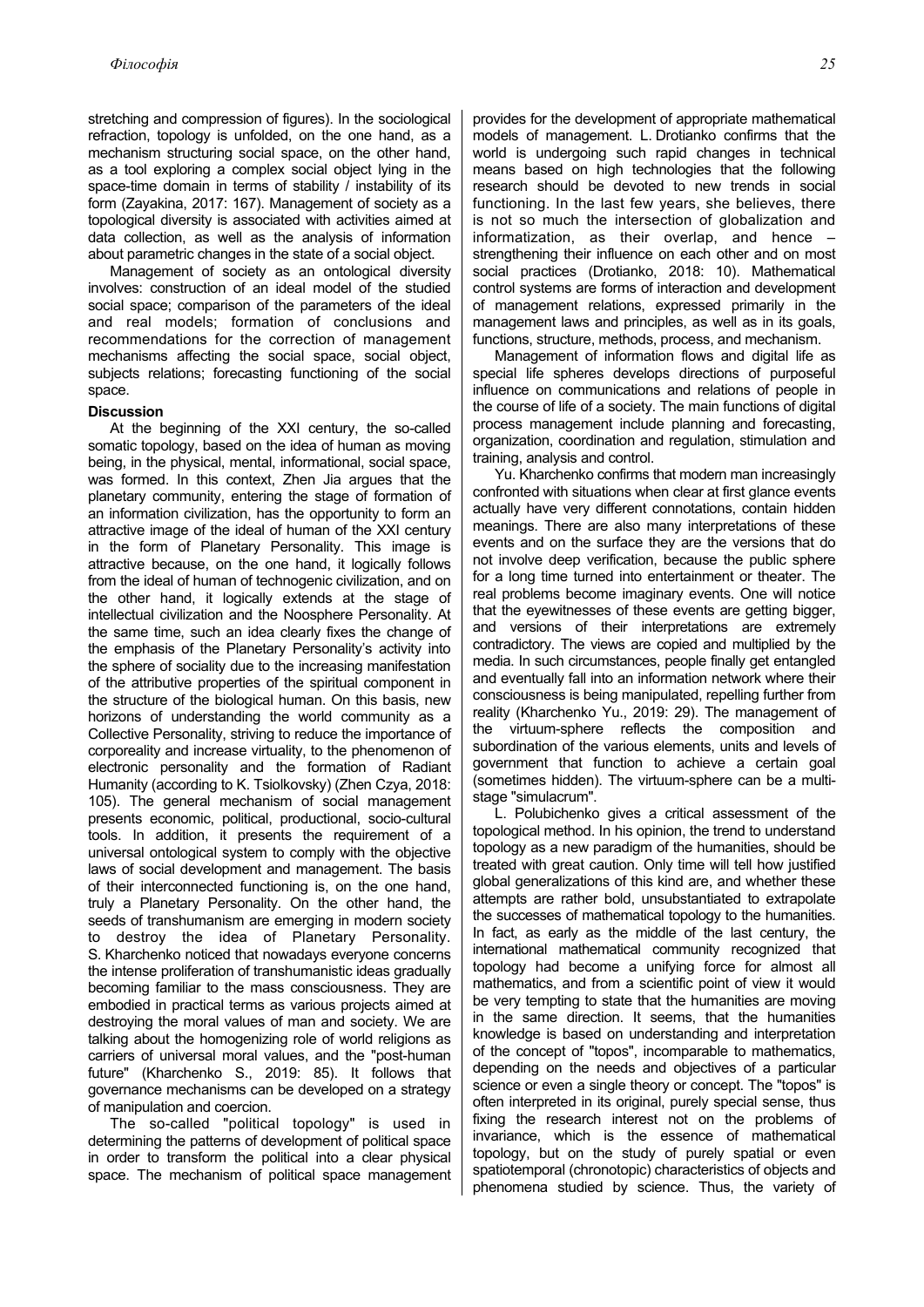topological studies currently being conducted in the humanitarian sphere and in the disciplines of the philological cycle, as well as their number, is not enough to confidently judge what conceptual unity is capable of crystallizing from the very variegated semantic diversity observed today in this area. It is important to understand how many of such unities can be, and which of them will be mono- and multidisciplinary. And, finally, whether at least one of them will have sufficient universality and comprehensiveness to rise to the level of the paradigm of humanitarian knowledge (Polubichenko, 2017: 105-110). Therefore, society as a complex variety is something much larger than any topological variety. Management of this ontological complexity as a whole will be possible in far future if all social processes are covered and as well as all external natural factors provided. But, now it is not yet possible due to the infinite number of variables influencing social events.

# **Conclusion**

Thus, the essence of the management of society determines its formation and functioning as a complex system with many parametric possibilities and probabilities. Society as a whole governs the diversity of social systems simultaneously as a set of subject- and object-systems. The control mechanism is created and purposefully changed, modernized, depending on the existing of functional and technological possibilities, innovative models in each separate system. The effectiveness of management depends on human potential, its intellectual and moral incentives. This is realized in conscious behavior, interpersonal communication. Social management covers the material, intellectual, demographic, cultural spheres. The biosphere, noosphere, infosphere, virtuum-sphere, spiritual sphere and other spheres are involved here partly due to their extreme complexity.

### **Literature**

1. Аникин Д. А. Топология социального пространства: от географии к социальной философии / Д. А. Аникин // Известия Саратовского университета. Серия: Философия. Психология. Педагогика. – Т. 14, Выпуск 1. – 2014. С. 5-7. https://cyberleninka.ru/article /n/topologiya-sotsialnogo-prostranstva ot-geografii-k-sotsialnoy-filosofii/viewer

2. Дротянко Л. Г. Інтенсифікація глобалізаційних процесів в інформаційну еру / Л. Г. Дротянко // Вісник НАУ. Серія: Філософія. Культурологія. – 1 (27). – 2018. С. 9-13. https://doi.org/ 10.18372/2412-2157.27.13344

3. Жень Цзя. Життєвий цикл ідеї планетарної особистості // Вісник НАУ. Серія: Філософія. Культурологія. – 1 (27). – 2018. С. 102-105. DOI: https://doi.org/10.18372/2412-2157.27.13300

4. Заякина Р., Ромм М. Сетевой подход: между топологиями пространства и формы / Р. Заякина, М. Ромм // Социологическое обозрение. – Т. 16. – 2017. – С. 163-175. doi: 10.17323/1728-192X-2017-2-163-179

5. Кравченко С. А. Становление сложного социума: загуманистический поворот / С. А. Кравченко // Вестник МГИМО-Университета. – 6(33). – 2013. – С. 220-224. https://doi.org/10.24833/2071-8160-2013-6-33-220-224

6. Полубиченко Л. В. Топологическая парадигма гуманитарного знания: миф или реальность? // Вестник Московского университета. Серия 19. Лингвистика и межкультурная коммуникация. – 4. – 2017. – С. 102-117. eLIBRARY ID: 30792976

7. Kharchenko S. P. "Categorical imperative" of I. Kant as a universal philosophical-legal paradigm / S. P. Kharchenko // Вісник НАУ. Серія: Філософія. Культурологія. – 29, 1. – 2019. – С. 82-86. DOI: https://doi.org/10.18372/2412-2157.29.14054

8. Kharchenko J. Link of accidental and non-accidental in multiverse of imaginary realities / J. Kharchenko // Вісник НАУ. Серія: Філософія. Культурологія. – 29, 1. – 2019. – С. 26-30. DOI: https://doi.org/10.18372/2412-2157.29.13888.

#### **References**

1. Anikin, D. A. 2014. "Topologiya socialnogo prostranstva: ot geografii k socialnoj filosofii" [Topology of social space: from geography to social philosophy]. *Izvestiya Saratovskogo universiteta. Seriya: Filosofiya. Psihologiya. Pedagogika, Izvestiya of Saratov Univiersity. Series: Philosophy. Philology. Pegagogics,* 1 (14): 5-7. Accessed November, 2021. https://cyberleninka.ru/-article/n/topologiya-sotsialnogo-prostranst va-ot-geografii-k-sotsialnoy-filosofii/viewer

2. Drotianko, L. 2018. "Іntensifіkacіya globalіzacіjnih procesіv v іnformacіjnu eru" [Intensification of globalization processes in the information age]. *Visnyk Natsionalnoho aviatsiinoho universytetu. Seriia Filosofiia. Kulturolohiia, Proceedings of the National Aviation University. Series: Philosophy. Cultural Studies* 1 (27): 9-13. https://doi.org/10.18372/2412-2157.27.13344

3. Zhen Czya. 2018. "Zhittevij cikl іdei planetarnoi osobistostі" [The life cycle of the idea of a planetary personality]. *Visnyk Natsionalnoho aviatsiinoho universytetu. Seriia : Filosofiia. Kulturolohiia, Proceedings of the National Aviation University. Series: Philosophy. Cultural Studies* 1 (27): 102-105. https://doi.org/10.18372/2412-2157.27.13300

4. Zayakina, R., Romm, M. 2017. "Setevoj podhod: mezhdu topologiyami prostranstva i formy" [Networked Approach: Between Space and Shape Topologies]. *Sociologicheskoe obozrenie, Sociological Review* 2 (16): 163-175. https://doi: 10.17323/1728-192X-2017-2-163-179

5. Kravchenko, S. 2013. "Stanovlenie slozhnogo sociuma: zagumanisticheskij povorot" [Development of complex society: a humanistic turn]. *Vestnik MGIMO-Universiteta,* 6 (33), 220-224. https://doi.org/10.24833/2071-8160-2013-6-33-220-224

6. Polubichenko, L. 2017. "Topologicheskaya paradigma gumanitarnogo znaniya: mif ili realnost'?" [Topological paradigm of humanitarian knowledge: myth or reality?]. *Vestnik Moskovskogo universiteta. Seriya 19. Lingvistika i mezhkulturnaya kommunikaciya, Moscow University* Bulletin, Series 19. Linguistics and International Communication 4: 102-117.

7. Kharchenko, S. 2019. "Categorical imperative" of I. Kant as a universal philosophical-legal paradigm". Visnyk Natsionalnoho aviatsiinoho universytetu. Seriia: Filosofiia. Kulturolohiia, Proceedings of the National Aviation University. Series: Philosophy. Cultural Studies 1 (29): 82-86. https://doi.org/ 10.18372/2412-2157.29.14054

8. Kharchenko, Yu. 2019. "Link of accidental and nonaccidental in multiverse of imaginary realities." Visnyk Natsionalnoho aviatsiinoho universytetu. Seriia: Filosofiia. Kulturolohiia, Proceedings of the National Aviation University. Series: Philosophy. Cultural Studies 1 (29): 26-30. https://doi.org/10.18372/2412-2157.29.13888

#### **Ю. В. Харченко**

#### **УПРАВЛЕНИЕ СОЦИУМОМ КАК ТОПОЛОГИЧЕСКИМ МНОГООБРАЗИЕМ**

**Аннотация.** Показано, что социум как онтологическое многообразие фиксирует в своем пространстве предельно широкий спектр параметрических возможностей. Социум конструируется посредством применения параметрического моделирования с использованием параметров элементов идеальной модели и соотношений между этими параметрами. Целью исследования является концептуализация социума как топологического многообразия и изменчивой сложности в терминах философской онтологии, социальной философии и топологии. Ключевой задачей данного исследования является анализ механизмов управления социумом как топологическим многообразием. Топология как методологический принцип используется при сравнении онтологического многообразия с топологическим многообразием, а также при описании социума как сложности, в которой пересекаются онтологические пространства. В выводах обосновывается аргумент, что механизм управления